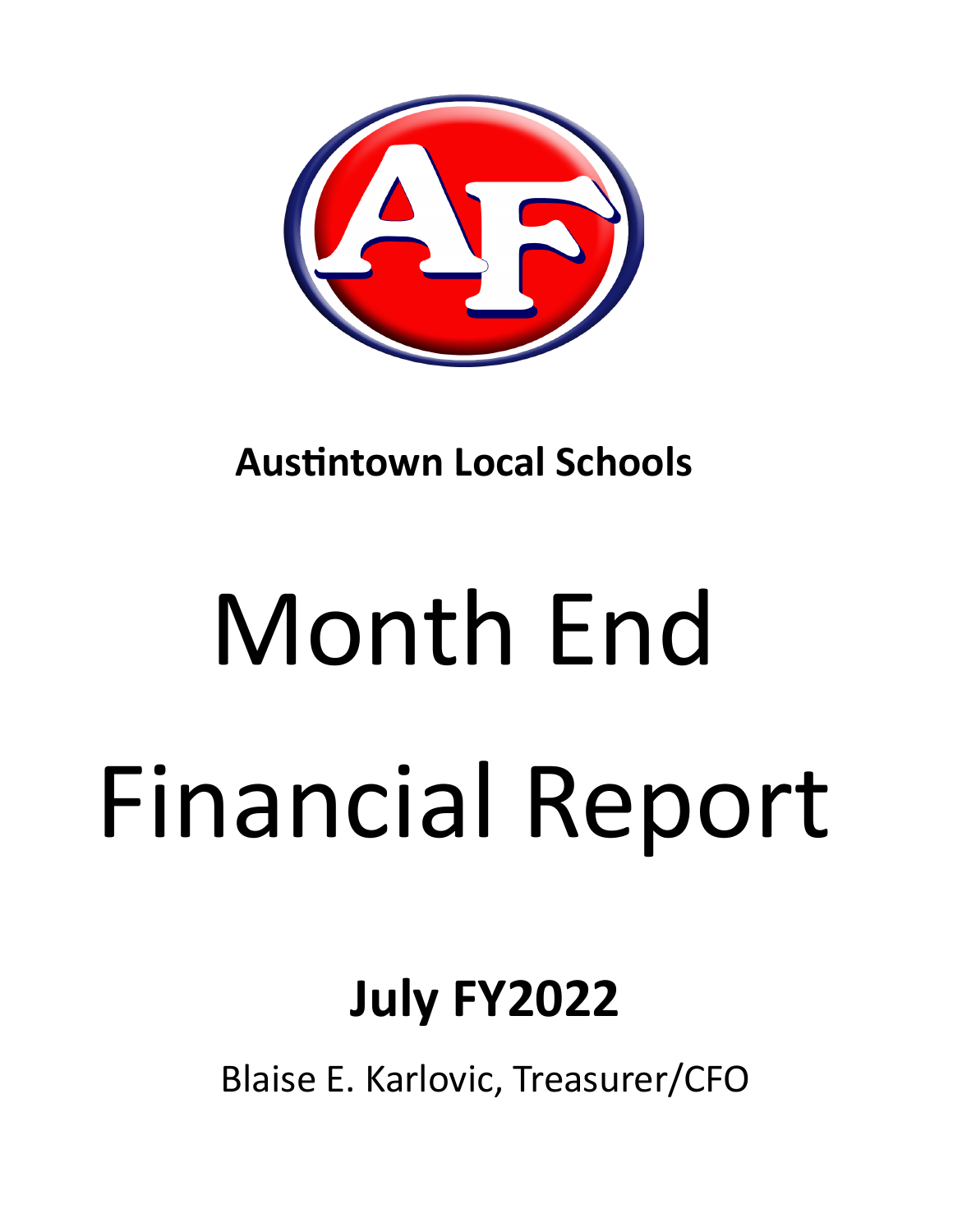#### **AUSTINTOWN LOCAL SCHOOL DISTRICT MONTH END REPORT FOR JULY FISCAL YEAR 2022 CASH POSITION REPORT**

|             |                                         |    |                     |     | FISCAL YEAR 2022     |                                               |      | FISCAL YEAR 2022     |      |                     |     |                                                  |      |                     |     |                     |
|-------------|-----------------------------------------|----|---------------------|-----|----------------------|-----------------------------------------------|------|----------------------|------|---------------------|-----|--------------------------------------------------|------|---------------------|-----|---------------------|
|             |                                         |    | <b>JULY 1, 2021</b> |     | <b>MONTH TO DATE</b> | FISCAL YEAR 2022                              |      | <b>MONTH TO DATE</b> |      | FISCAL YEAR 2022    |     |                                                  |      | <b>OUTSTANDING</b>  |     | <b>UNENCUMBERED</b> |
| <b>FUND</b> | <b>FUND DESCRIPTION</b>                 |    | <b>CASH BALANCE</b> |     | <b>RECEIPTS</b>      | <b>RECEIPTS</b>                               |      | <b>EXPENDITURES</b>  |      | <b>EXPENDITURES</b> |     | <b>CASH BALANCE</b>                              |      | <b>ENCUMBRANCES</b> |     | <b>CASH BALANCE</b> |
|             |                                         |    |                     |     |                      | <b>GENERAL FUND</b>                           |      |                      |      |                     |     |                                                  |      |                     |     |                     |
|             | 001 GENERAL FUND                        |    | $$13,879,600.39$ \$ |     | 3,343,103.63 \$      | 3,343,103.63 \$                               |      | 3,459,699.48 \$      |      |                     |     | 3,459,699.48 \$ 13,763,004.54 \$ 2,826,238.94 \$ |      |                     |     | 10,936,765.60       |
|             |                                         |    |                     |     |                      | <b>DEBT SERVICE FUND</b>                      |      |                      |      |                     |     |                                                  |      |                     |     |                     |
|             | 002 BOND RETIREMENT                     |    | \$3,586,200.64\$    |     | 238,000.00 \$        | 238,000.00 \$                                 |      | $(255, 473.69)$ \$   |      |                     |     | $(255,473.69)$ \$ 4,079,674.33 \$                |      | 31,513.73 \$        |     | 4,048,160.60        |
|             |                                         |    |                     |     |                      | <b>CAPITAL IMPROVEMENT FUNDS</b>              |      |                      |      |                     |     |                                                  |      |                     |     |                     |
|             | 003 PERMANENT IMPROVEMENT               |    | \$2,958,803.52\$    |     |                      | Ś.<br>÷.                                      | \$   | 28,400.00 \$         |      | 28,400.00 \$        |     | 2,930,403.52 \$                                  |      | 741,915.67 \$       |     | 2,188,487.85        |
|             | 004 BUILDING                            | Ś. | 125,713.75 \$       |     |                      |                                               |      |                      | \$   |                     |     | 125,713.75 \$                                    |      |                     | \$. | 125,713.75          |
|             | 070 CAPITAL PROJECTS                    |    | \$3,218,124.25      |     |                      |                                               |      |                      | Ś    |                     | S   | 3,218,124.25 \$                                  |      |                     | \$  | 3,218,124.25        |
|             | TOTAL CAPITAL IMPROVEMENT FUNDS         |    | \$6,302,641.52\$    |     |                      |                                               |      | 28,400.00 \$         |      | 28,400.00 \$        |     | 6,274,241.52 \$                                  |      | 741,915.67 \$       |     | 5,532,325.85        |
|             |                                         |    |                     |     |                      | <b>SPECIAL REVENUE FUNDS</b>                  |      |                      |      |                     |     |                                                  |      |                     |     |                     |
|             | 006 FOOD SERVICE                        | Ś. | 716,690.95 \$       |     | 30,572.16 \$         | 30,572.16 \$                                  |      | 95,474.33 \$         |      | 95,474.33 \$        |     | 651,788.78 \$                                    |      | 796,982.75 \$       |     | (145, 193.97)       |
|             | 018 PUBLIC SCHOOL SUPPORT               |    | 176,171.09 \$       |     | 714.73 \$            | 714.73 \$                                     |      | 709.00 \$            |      | 709.00 \$           |     | 176,176.82 \$                                    |      | 16,346.87 \$        |     | 159,829.95          |
|             | 019 OTHER GRANT                         |    | 167,916.88 \$       |     |                      | Ŝ                                             | Ŝ    | $\sim$               | Ŝ.   | $\sim$              |     | 167,916.88 \$                                    |      | 2,398.70 \$         |     | 165,518.18          |
|             | 034 OSFC PROJ-.5 MILLS MAINTENANCE FUND |    | 3,521,355.08 \$     |     | 22,000.00            | 22,000.00<br>- Ś                              | - S  | 1,228.82             | - \$ | 1,228.82 \$         |     | $3,542,126.26$ \$                                |      | $11,401.46$ \$      |     | 3,530,724.80        |
|             | 300 DISTRICT MANAGED ACTIVITY           |    | 189,320.02 \$       |     | 12,746.28 \$         | 12,746.28                                     | - \$ | 29,607.16            | - \$ | 29,607.16 \$        |     | 172,459.14 \$                                    |      | 89,145.85 \$        |     | 83,313.29           |
|             | 451 NETWORK CONNECTIVITY                |    |                     |     |                      | Ś                                             |      |                      | Ś    |                     |     |                                                  |      |                     | Ś   |                     |
|             | 467 STUDENT SUCCESS AND WELLNESS        |    |                     |     |                      | S                                             |      |                      | Ś    |                     |     |                                                  |      |                     | Ś   |                     |
|             | 499 MISCELLANEOUS STATE GRANT FUND      |    | 1,458.29            |     |                      |                                               |      |                      |      |                     |     | $1,458.29$ \$                                    |      |                     | Ŝ   | 1,458.29            |
|             | 507 ESSER FEDERAL RELIEF FUND           |    | (426,289.74) \$     |     | 548,307.53           | \$<br>548,307.53                              |      | 171,113.62           | -\$  | 171,113.62 \$       |     | $(49,095.83)$ \$                                 |      | 708,312.17 \$       |     | (757, 408.00)       |
|             | 510 CORONA VIRUS RELIEF FUND            |    |                     | Ŝ   |                      | \$                                            | S    | $1,002.75$ \$        |      | $1,002.75$ \$       |     | $(1,002.75)$ \$                                  |      | 13,894.35 \$        |     | (14,897.10)         |
|             | 516 FY19 Title VI-B                     |    | $(41,791.73)$ \$    |     | 79,694.03            | 79,694.03<br>-\$                              | -S   | 90,328.01 \$         |      | 90,328.01 \$        |     | $(52, 425.71)$ \$                                |      | $\sim$              | Ŝ.  | (52, 425.71)        |
|             | 551 FY20 TITLE III                      |    |                     | -Ś  |                      | \$                                            |      |                      | \$   |                     | Ŝ.  |                                                  |      |                     | \$  |                     |
|             | 572 TITLE I DISADVANTAGED STUDENTS      |    | $(15, 462.88)$ \$   |     | 15,462.88            | 15,462.88<br>-\$                              | -S   | 30,896.60            | \$.  | 30,896.60 \$        |     | $(30,896.60)$ \$                                 |      | 111,746.61 \$       |     | (142, 643.21)       |
|             | 587 IDEA SPECIAL EDUCATION PRESCHOOL    |    |                     | - Ś |                      | Ś                                             | S    |                      | Ŝ    |                     | \$. |                                                  | - \$ |                     | Ŝ.  |                     |
|             | 590 IMPROVING TEACHER QUALITY           |    | $(1,531.09)$ \$     |     | 4,654.36 \$          | 4,654.36 \$                                   |      | $5,166.57$ \$        |      | $5,166.57$ \$       |     | $(2,043.30)$ \$                                  |      | 3,034.28 \$         |     | (5,077.58)          |
|             | 599 MISCELLANEOUS FEDERAL GRANT FUND    |    | 140,856.04 \$       |     | $5,368.43$ \$        | $5,368.43$ \$                                 |      | $9,572.20$ \$        |      | $9,572.20$ \$       |     | 136,652.27 \$                                    |      | $16,556.81$ \$      |     | 120,095.46          |
|             | TOTAL SPECIAL REVENUE FUNDS             |    | $$4,428,692.91$ \$  |     | 719,520.40 \$        | 719,520.40 \$                                 |      | 435,099.06 \$        |      | 435,099.06 \$       |     | 4,713,114.25 \$                                  |      | 1,769,819.85 \$     |     | 2,943,294.40        |
|             |                                         |    |                     |     |                      |                                               |      |                      |      |                     |     |                                                  |      |                     |     |                     |
|             | TOTAL ALL GOVERNMENTAL FUNDS            |    | $$28,197,135.46$ \$ |     | 4,300,624.03 \$      | 4,300,624.03 \$                               |      | 3,667,724.85 \$      |      |                     |     | 3,667,724.85 \$ 28,830,034.64 \$                 |      | 5.369.488.19 \$     |     | 23.460.546.45       |
|             |                                         |    |                     |     |                      |                                               |      |                      |      |                     |     |                                                  |      |                     |     |                     |
|             |                                         |    |                     |     |                      | <b>ENTERPRISE FUNDS</b>                       |      |                      |      |                     |     |                                                  |      |                     |     |                     |
|             | 020 SPECIAL ENTERPRISE FUND             | \$ | 59,227.55 \$        |     | $-5$                 |                                               | $-5$ | $5,758.22$ \$        |      | 5,758.22 \$         |     | 53,469.33 \$                                     |      | 30,900.99 \$        |     | 22,568.34           |
|             |                                         |    |                     |     |                      | <b>AGENCY FUNDS</b>                           | Ŝ.   |                      |      |                     |     |                                                  |      |                     |     |                     |
|             | 022 DISTRICT AGENCY                     | S  | 27,426.80 \$        |     | $\sim$               | -\$                                           |      | 5,897.63 \$          |      | 5,897.63 \$         |     | 21,529.17 \$                                     |      | $-5$                |     | 21,529.17           |
|             | 200 STUDENT MANAGED ACTIVITY            | Ś  | 109,680.32 \$       |     | $6,291.58$ \$        | $6,291.58$ \$                                 |      | 875.00 \$            |      | 875.00 \$           |     | 115,096.90 \$                                    |      | 7,898.57 \$         |     | 107,198.33          |
|             | <b>TOTAL AGENCY FUNDS</b>               |    | 137,107.12 \$       |     | $6,291.58$ \$        | $6,291.58$ \$                                 |      | $6,772.63$ \$        |      | $6,772.63$ \$       |     | 136,626.07 \$                                    |      | 7,898.57 \$         |     | 128,727.50          |
|             |                                         |    |                     |     |                      | <b>PRIVATE PURPOSE TRUST FUND</b>             |      |                      |      |                     |     |                                                  |      |                     |     |                     |
|             | 007 SPECIAL TRUST                       |    | \$144,232.62\$      |     | $2,430.63$ \$        | $2,430.63$ \$<br><b>INTERNAL SERVICE FUND</b> |      | 11,270.00 \$         |      | 11,270.00 \$        |     | 135,393.25 \$                                    |      | 7,470.00 \$         |     | 127,923.25          |
|             | 027 WORKERS COMPENSATION ACCOUNT        |    |                     |     | $\sim$               | Ŝ.<br>$\sim$ 100 $\sim$                       |      | $-5$                 |      | $\sim 100$          |     |                                                  |      |                     |     |                     |
|             |                                         |    | \$244,431.03\$      |     |                      |                                               | - \$ |                      |      |                     | s.  | 244,431.03 \$                                    |      | 184,500.00 \$       |     | 59,931.03           |
|             | <b>TOTAL ALL FUNDS</b>                  |    | $$28,782,133.78$ \$ |     | 4,309,346.24 \$      | 4,309,346.24 \$                               |      | $3,680,255.70$ \$    |      |                     |     | 3,691,525.70 \$ 29,399,954.32 \$                 |      | 5,600,257.75 \$     |     | 23,799,696.57       |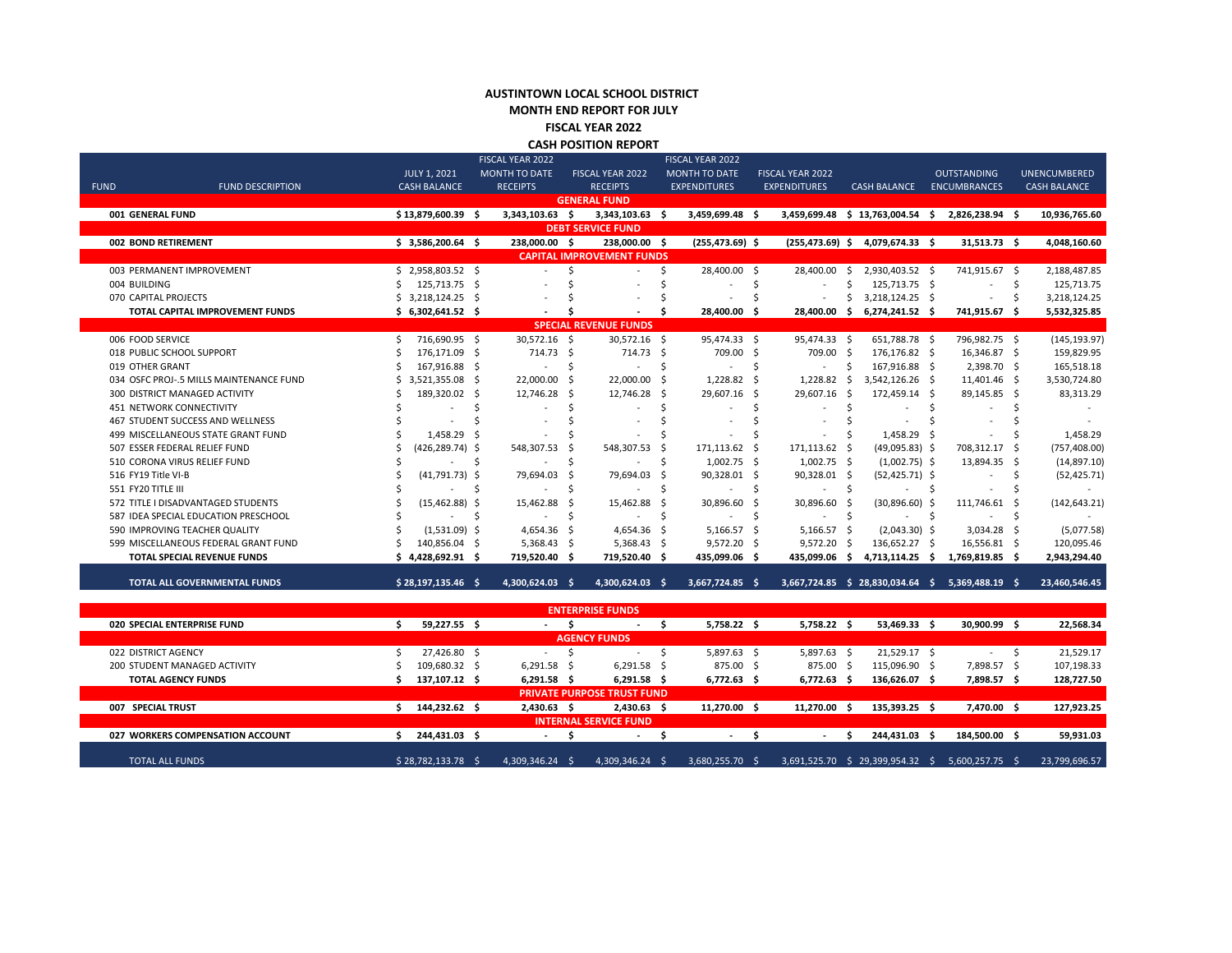#### **AUSTINTOWN LOCAL SCHOOL DISTRICT MONTH END REPORT FOR JULY FISCAL YEAR 2022 INVESTMENT REPORT**

FISCAL YEAR 2022

| <b>TOTAL REDTREE INVESTMENTS</b> | 7,953,076.82         |                                       | 8,887.94                        | 8,887.94                 | 2.06%           |
|----------------------------------|----------------------|---------------------------------------|---------------------------------|--------------------------|-----------------|
| <b>MONEY MARKET</b>              | 6.717.47             |                                       |                                 |                          | 0.01%           |
| <b>CERTIFICATES OF DEPOSIT</b>   | 4,885,438.65         |                                       |                                 |                          | 1.53%           |
| US GOVERNMENT AGENCY DISCOUNT    | 1,447,631.95         |                                       |                                 |                          | 0.22%           |
| US GOVERNMENT AGENCY             | 1,613,288.75         |                                       |                                 |                          | 0.43%           |
|                                  |                      | REDTREE INVESTMENTS HELD BY U.S. BANK |                                 |                          |                 |
| <b>BANK INVESTMENT TYPE</b>      | <b>BALANCE VALUE</b> |                                       | <b>MANAGEMENT FEES FOR JUNE</b> | POSTED TO DATE           | <b>RATE</b>     |
|                                  |                      |                                       | <b>INVESTMENT INCOME LESS</b>   | <b>INVESTMENT INCOME</b> | <b>INTEREST</b> |
|                                  |                      |                                       |                                 | <b>FISCAL YEAR 2022</b>  | <b>JULY</b>     |

|                                                          |                                      | RITIES |          |          |                     |
|----------------------------------------------------------|--------------------------------------|--------|----------|----------|---------------------|
| <b>SECURITIES</b><br><b>HILLTOT</b>                      | $\cap$ $\cap$ $\cap$<br>2.723.030.11 |        | 40.96    | 140.96   | A20<br><b>0.437</b> |
| <b>L REDTREE AND HILLTOP INVESTMENTS</b><br><b>TOTAL</b> | 10.684.844.40                        |        | 9.028.90 | 9.028.90 | 2.03%               |

|                                    |                 | <b>MONEY MARKET ACCOUNTS</b> |           |           |       |
|------------------------------------|-----------------|------------------------------|-----------|-----------|-------|
| STAR OHIO                          | 108,613.69      |                              | 7.15      | 7.15      | 0.08% |
| FARMERS NATIONAL BANK              | 17,768,190.38   |                              | 1.840.96  | 1,840.96  | 0.13% |
| <b>TOTAL MONEY MARKET ACCOUNTS</b> | រ 17,876,804.07 |                              | 1.848.11  | 1.848.11  | 0.67% |
|                                    |                 |                              |           |           |       |
| <b>TOTAL INVESTMENTS</b>           | 25,829,880.89   |                              | 10,877.01 | 10,877.01 |       |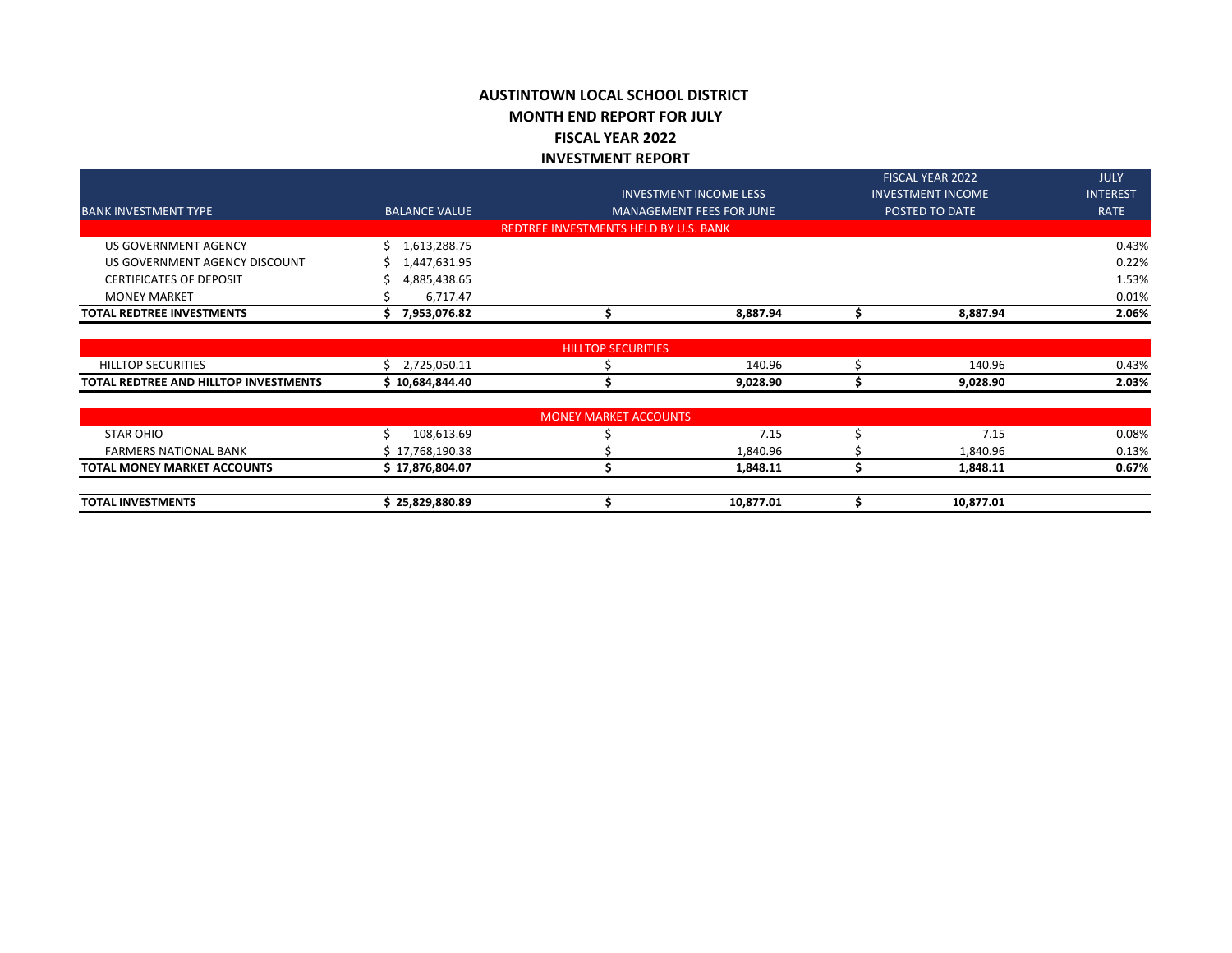#### **AUSTINTOWN LOCAL SCHOOL DISTRICT MONTH END REPORT FOR JULY FISCAL YEAR 2022**

**BANK RECONCILIATION**

| <b>Farmers Sweep</b>        | \$1.500.000.00  |
|-----------------------------|-----------------|
| <b>Farmers Money Market</b> | \$17.768.190.38 |
| <b>HillTop Securities</b>   | \$2.725.050.11  |
| Star Ohio                   | \$108.613.69    |
| <b>Red Tree Investments</b> | \$7.953.076.82  |
| <b>BANK BALANCES</b>        | \$30.054.931.00 |

| <b>OUTSTANDING PETTY CASH</b>                              |                     |
|------------------------------------------------------------|---------------------|
| <b>Athletics Change Fund</b>                               |                     |
| Food Service                                               |                     |
| <b>Building Change Fund</b>                                | \$<br>50.00         |
| <b>Treasurer Office</b>                                    | \$<br>50.00         |
| <b>Outstanding Petty Cash</b>                              | \$<br>100.00        |
| <b>OUTSTANDING A/P CHECKS</b><br>OUSTANDING PAYROLL CHECKS | \$<br>(657, 323.00) |
| AP RECON                                                   | \$<br>1,795.28      |
| <b>PAYROLL RECON</b>                                       | \$<br>451.04        |
| <b>BANK BALANCE</b>                                        | 29,399,954.32       |
| <b>IFUND BALANCE</b>                                       | 29.399.954.32       |
|                                                            |                     |
| <b>Bank Balance = Fund Balance</b>                         | 0.00                |

**Current A/P Outstanding Checks** 

| <b>OUTSTANDING A/P CORRECTIONS CALCULATION:</b> |          |                      |  |        |
|-------------------------------------------------|----------|----------------------|--|--------|
| Deposits in Transit                             | 294.00   |                      |  | 451.04 |
| Gordon Food Service                             | 475.16   |                      |  |        |
|                                                 |          |                      |  |        |
|                                                 |          |                      |  |        |
| <b>Payroll Account Transfer</b>                 | 1,026.12 |                      |  |        |
|                                                 |          |                      |  |        |
|                                                 |          |                      |  |        |
| <b>Total A/P</b>                                |          | <b>Total Payroll</b> |  |        |
| <b>Corrections</b>                              | 1,795.28 | <b>Corrections</b>   |  | 451.04 |

#### **OUTSTANDING A/P CHECK CALCULATION: OUTSTANDING Payroll CHECK CALCULATION:**

|                                            | <b>Current Payroll Outstanding Checks</b> |              |
|--------------------------------------------|-------------------------------------------|--------------|
|                                            |                                           |              |
|                                            |                                           |              |
|                                            |                                           | \$<br>451.04 |
|                                            |                                           |              |
|                                            |                                           |              |
|                                            |                                           |              |
|                                            |                                           |              |
|                                            |                                           |              |
|                                            |                                           |              |
| <b>Total Payroll</b><br><b>Corrections</b> |                                           | 451.04       |